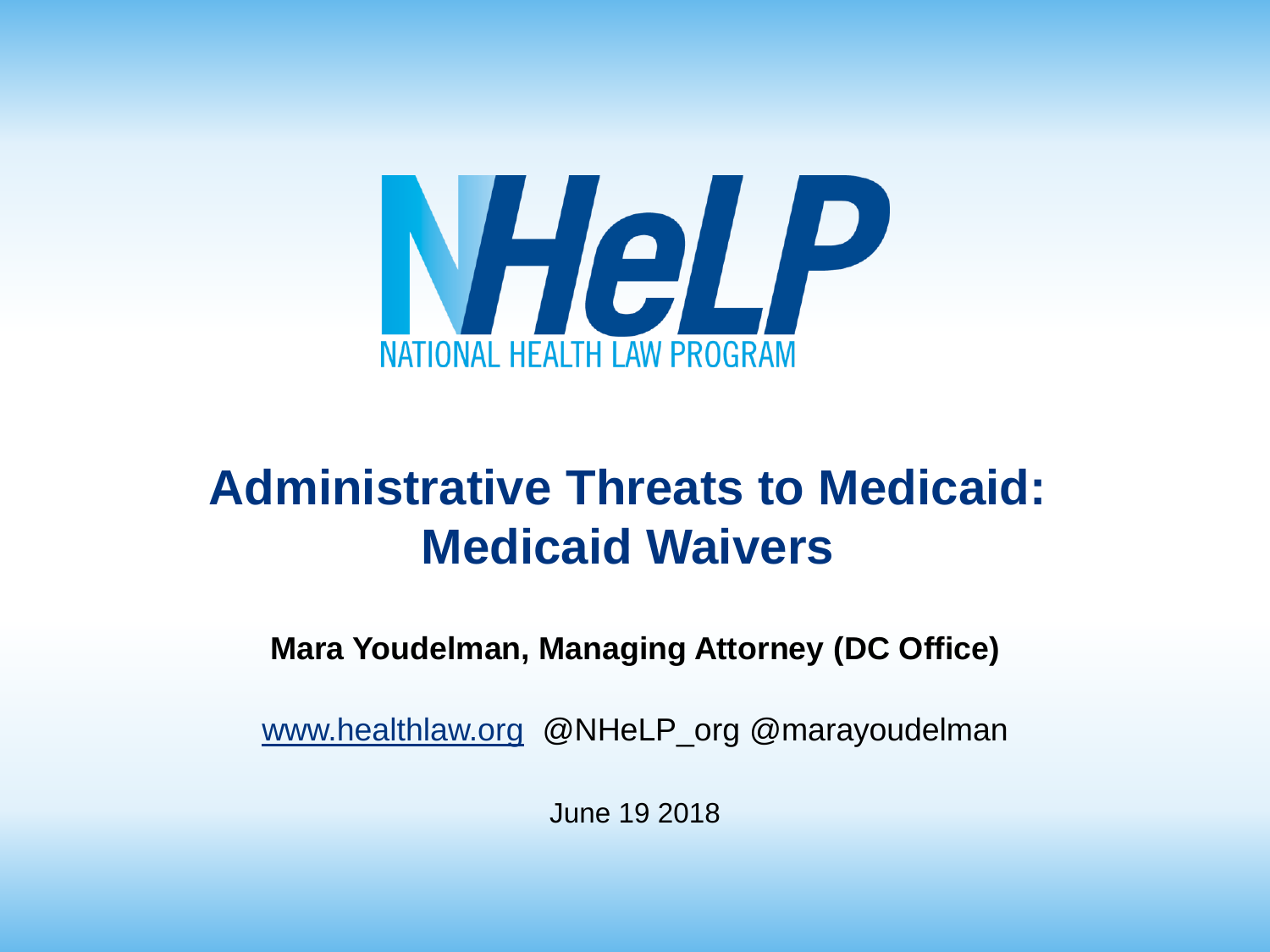#### **About NHeLP**

- National non-profit committed to improving health care access and quality for low income and underserved individuals and families
- State & local partners:
	- Disability rights advocates 50 states + DC
	- Poverty & legal aid advocates 50 states + DC

• Follow us on Social Media @nhelp\_org on Twitter & @NHeLProgram on Facebook

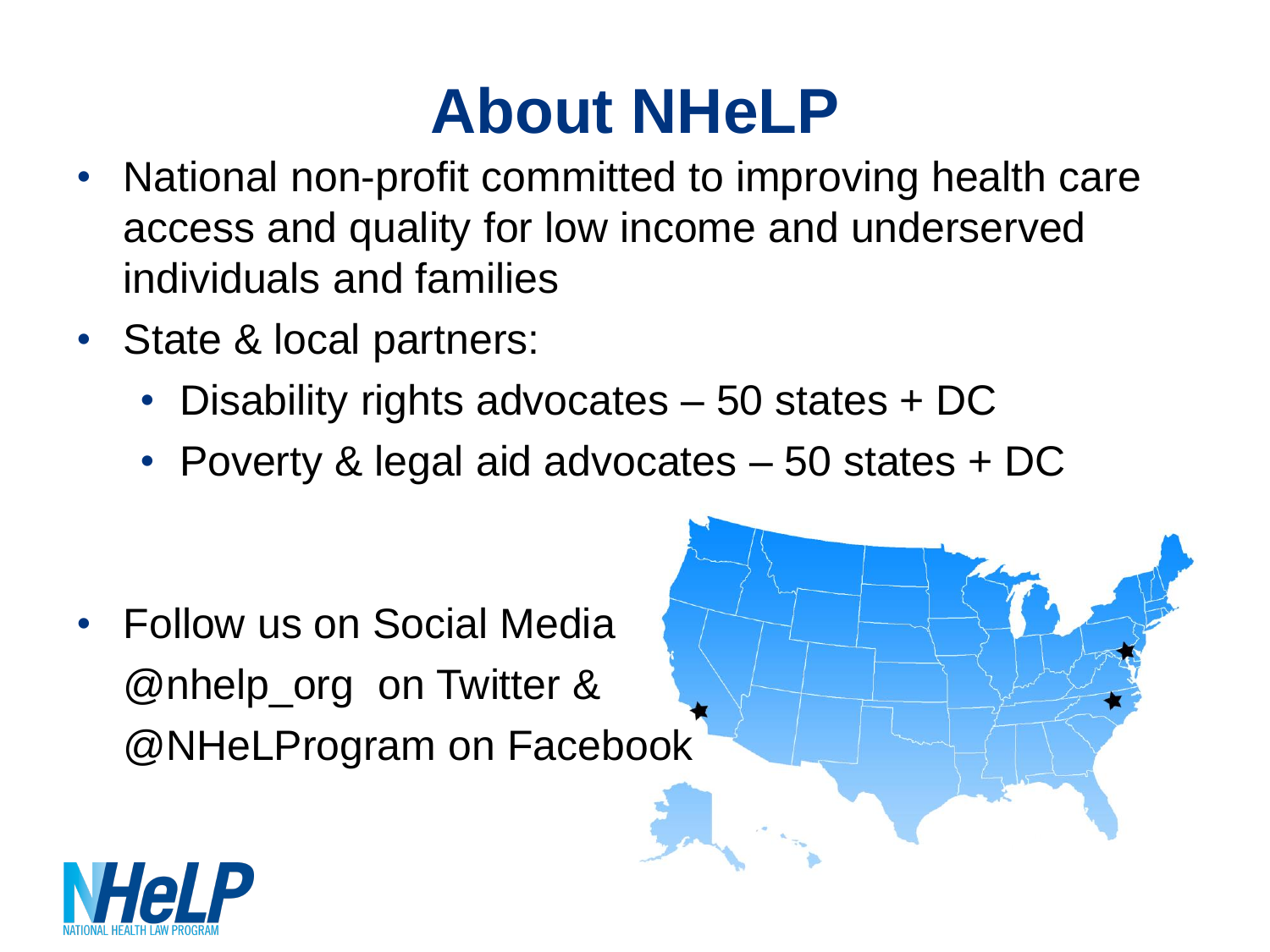#### **Roadmap**

- What is Medicaid
- What are Medicaid waivers
- What's at risk?

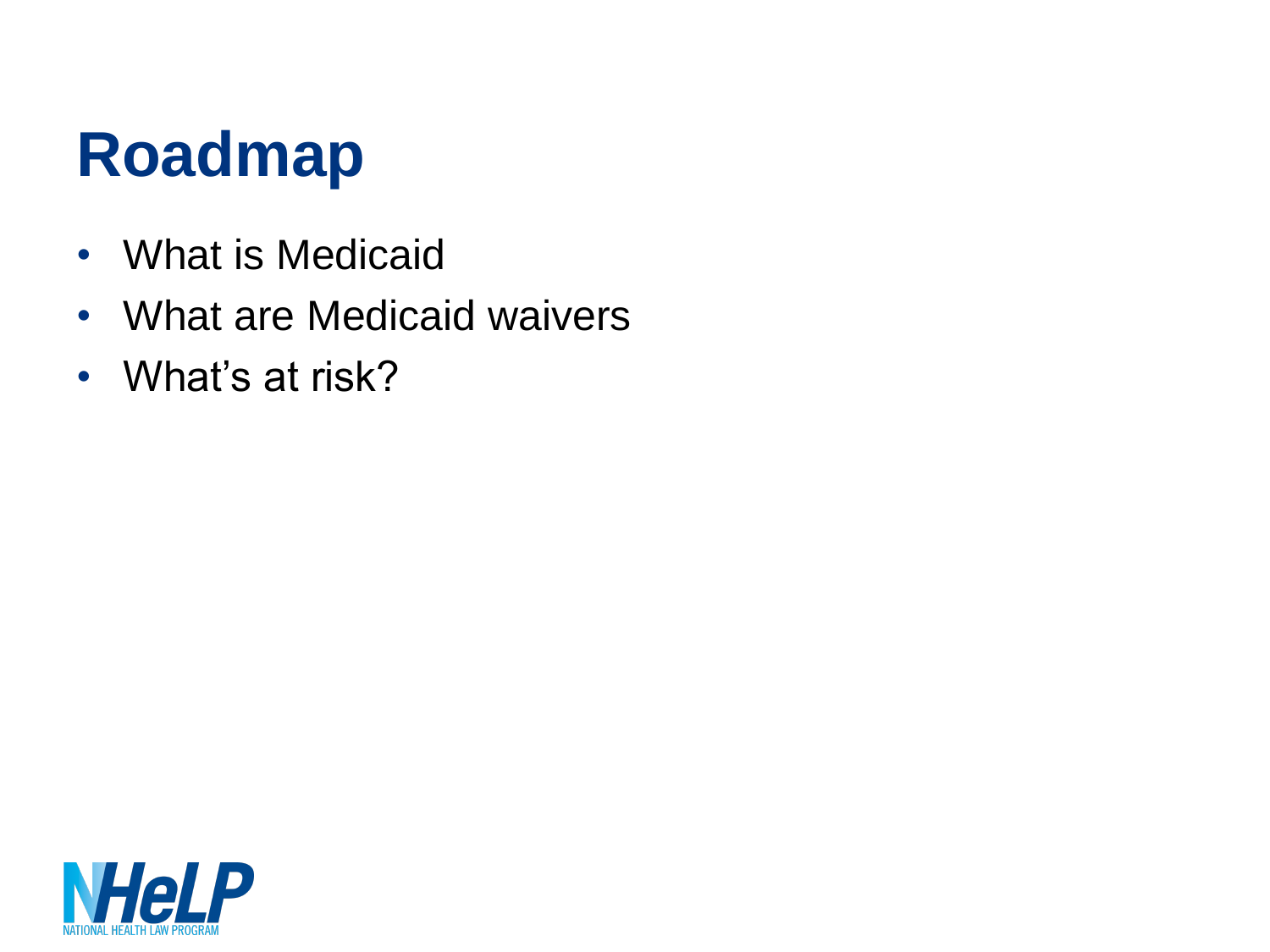#### **What Is Medicaid?**

- Medicaid is the largest public health insurance program in the country, currently insuring about 74 million people
	- Medicaid covers low-income individuals
- Medicaid is a Federal program, but it is funded jointly by Federal and State governments, and it is almost entirely implemented by States
	- States have tremendous flexibility in how they implement Medicaid
	- States get partial federal funds for their Medicaid spending

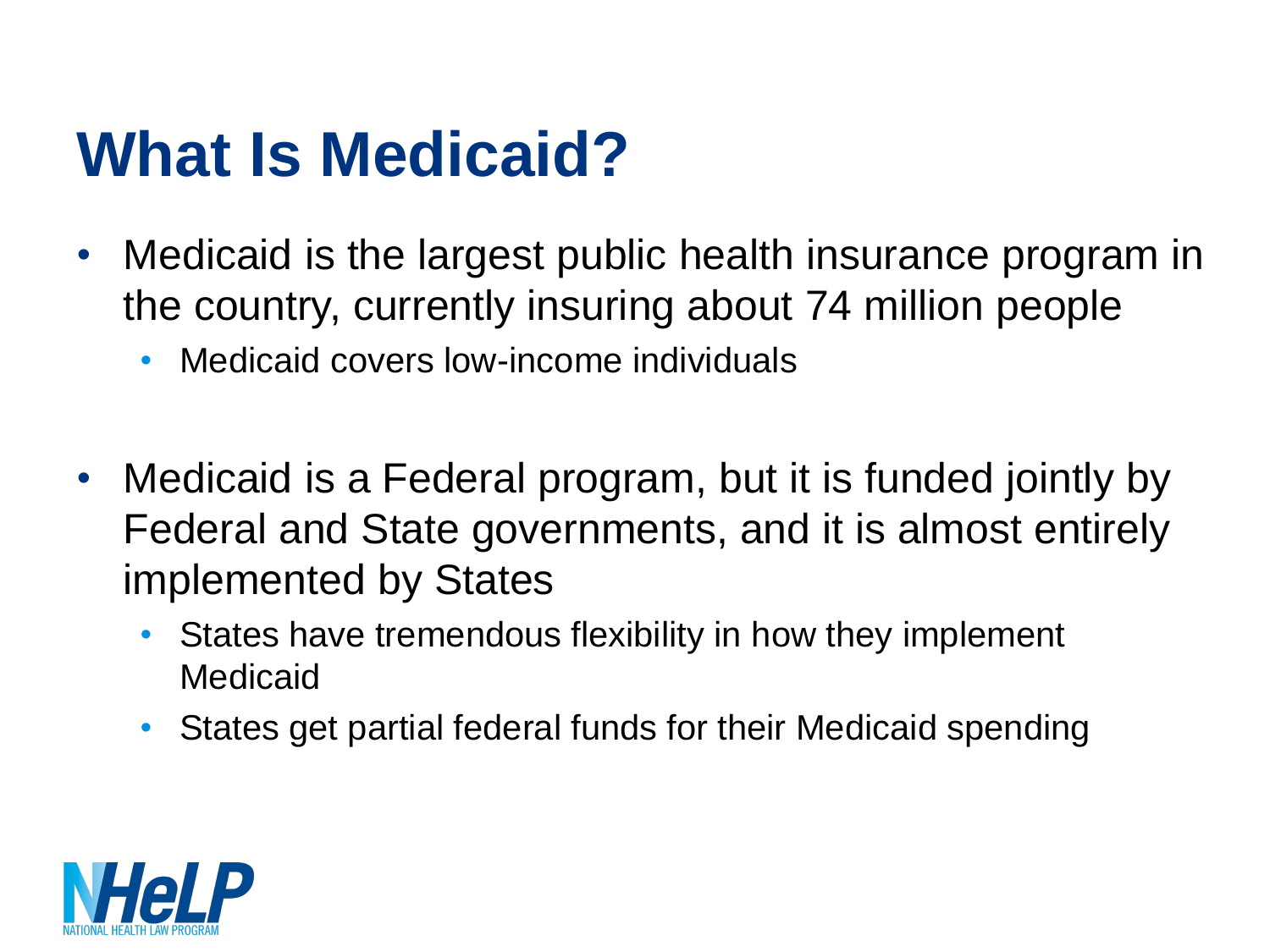### **The Medicaid Promise**

- Federal-state partnership
	- States pay part of the costs
	- On average 57% paid by the federal government but up to  $75%$ in states with lowest per capita income
	- Enhanced federal match for systems upgrades, services for newly eligible adults, family planning, preventive services
- No waiting lists (except for some waiver programs)
- As an "entitlement" Medicaid is a "property interest" under the Constitution and cannot be taken away without due plac

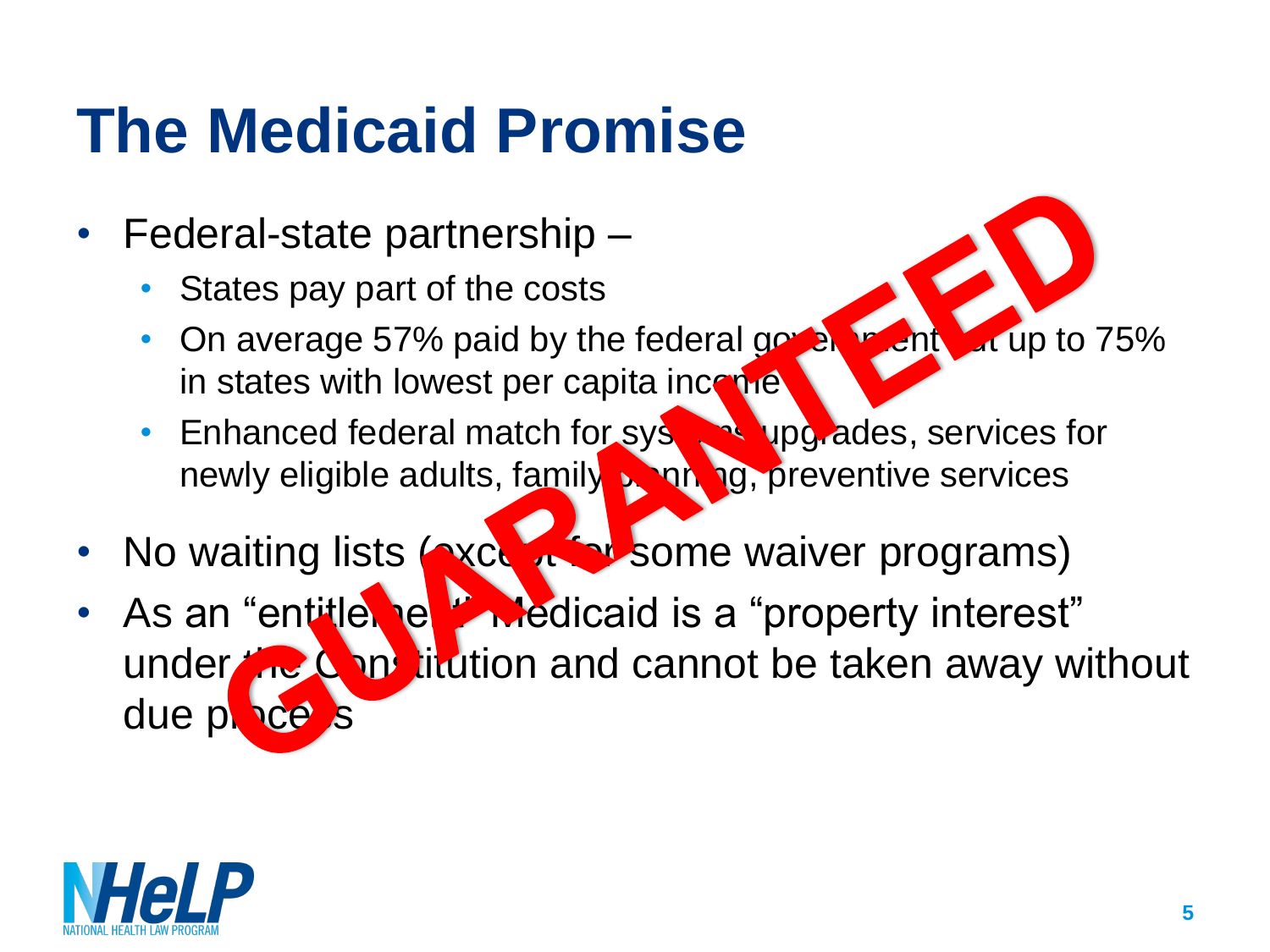#### **Medicaid Waivers – § 1115**

- One of the most important waiver authorities in Medicaid is § 1115
- It allows HHS to waive federal Medicaid requirements for a state to do an innovative health care project
- Historically, used to do coverage expansions, managed care, family planning, and lately, Medicaid Expansion

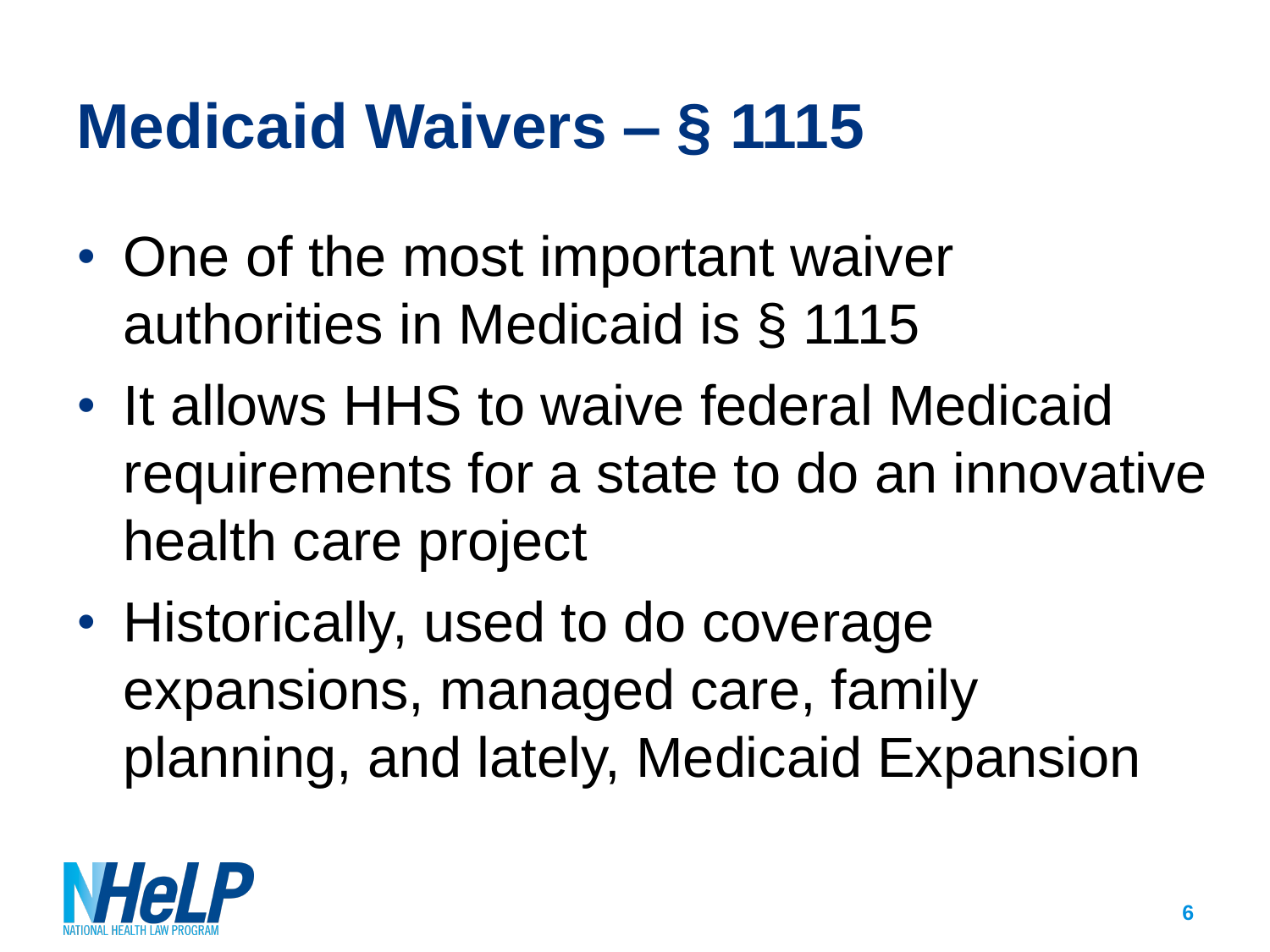#### **Things Have Gotten Much Worse**

- 1. Worse waivers are being requested and approved…
- 2. With no new expansions…
- 3. And targeting traditional Medicaid populations

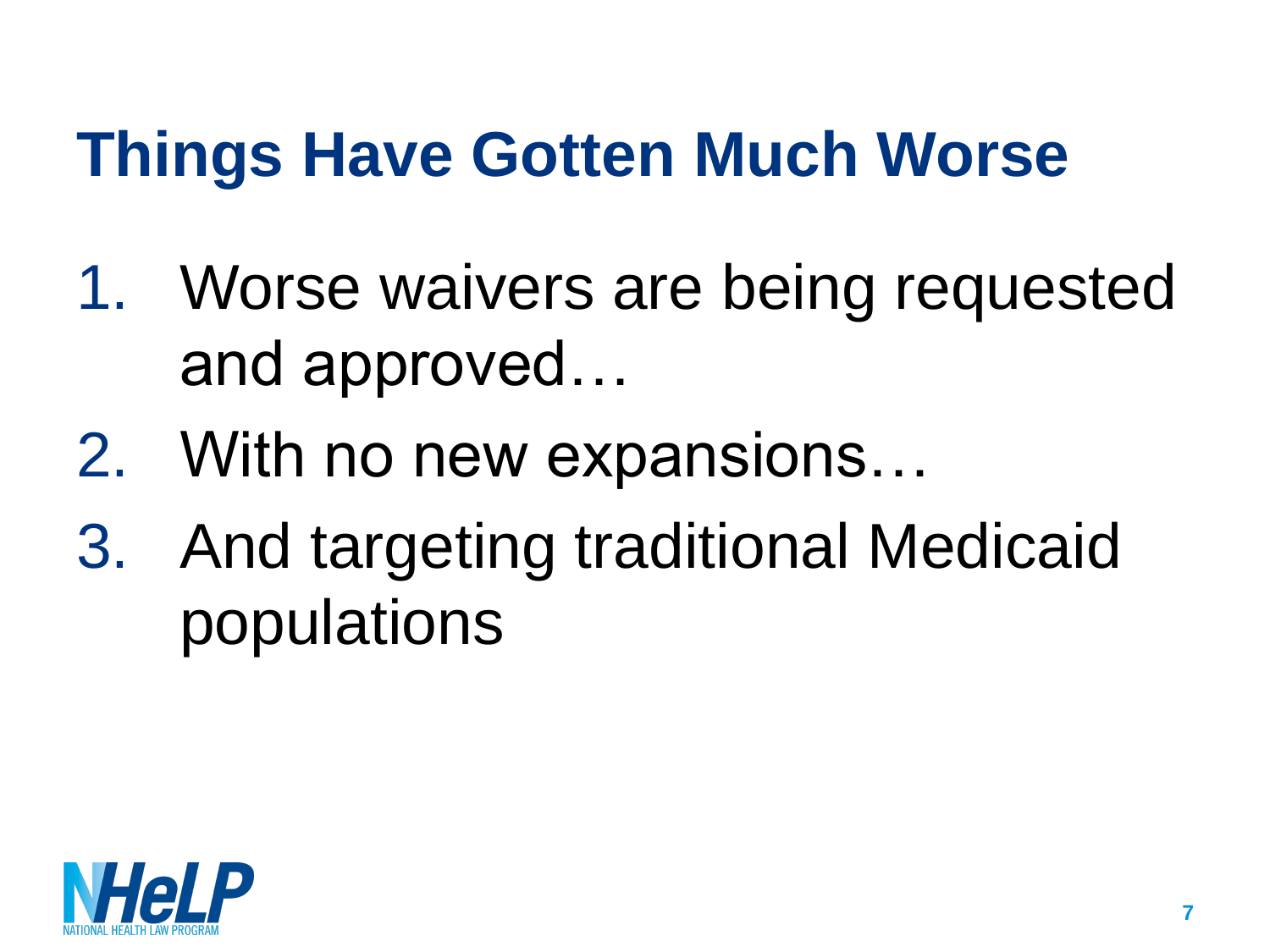#### **§ 1115 Waivers: Experiment or backdoor cuts?**

#### Medicaid is tailored for low-income populations

- *e.g.* Low cost sharing and premiums
- Transportation to medical appointments, if needed
- Robust services for children and adolescents (EPSDT)

Innovations can drive better, more efficient care, but…

> Waiving key guardrails can have predictable consequences.



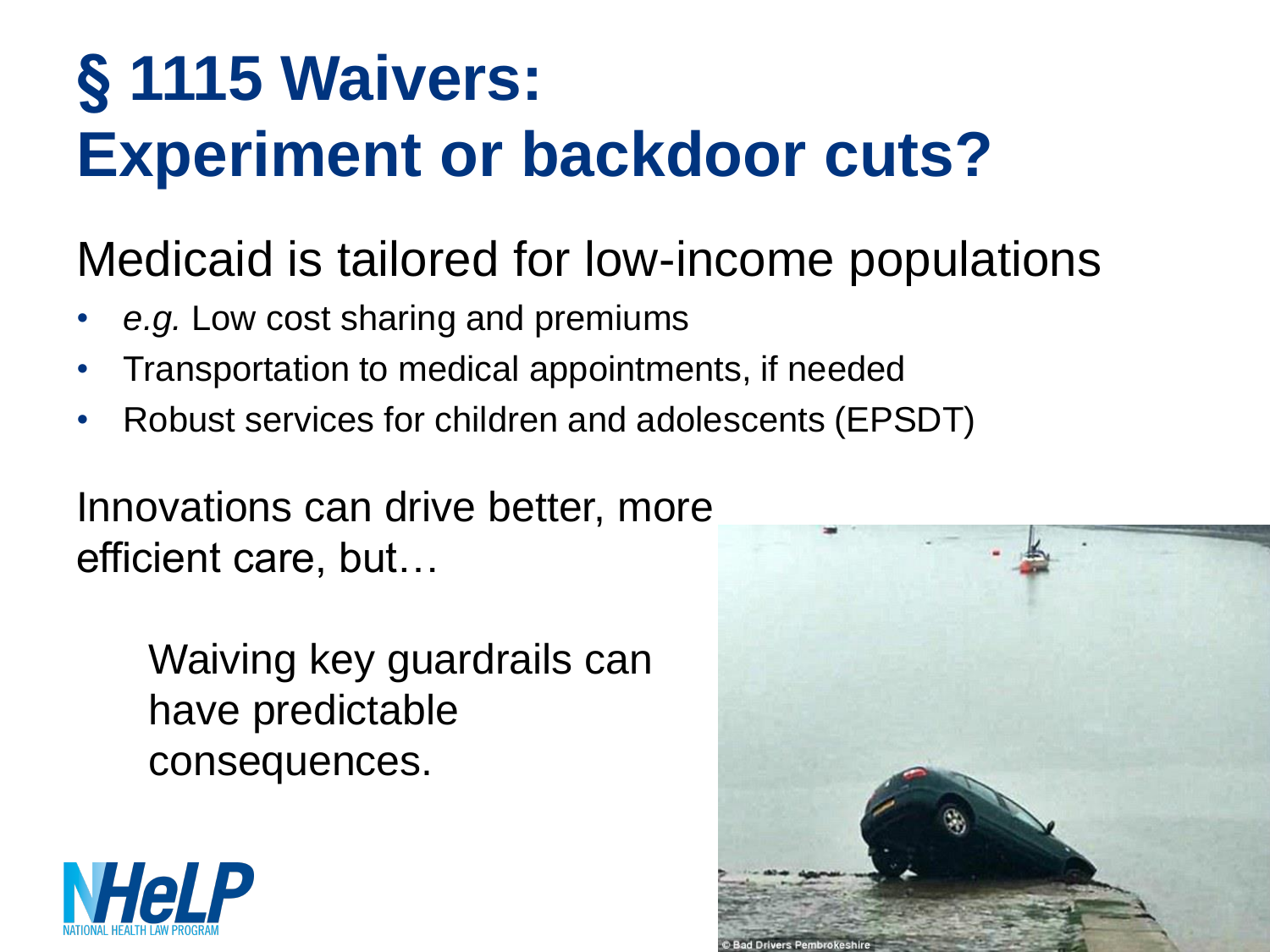# **§ 1115 Waivers background**

- § 1115 scope has expanded dramatically and now accounts for 1/3 of Medicaid spending
- Under previous Administration, 7 states received waivers as part of Medicaid expansion
	- Premiums with lockouts and waiting periods
	- NEMT, retroactive eligibility waivers
	- Higher cost sharing

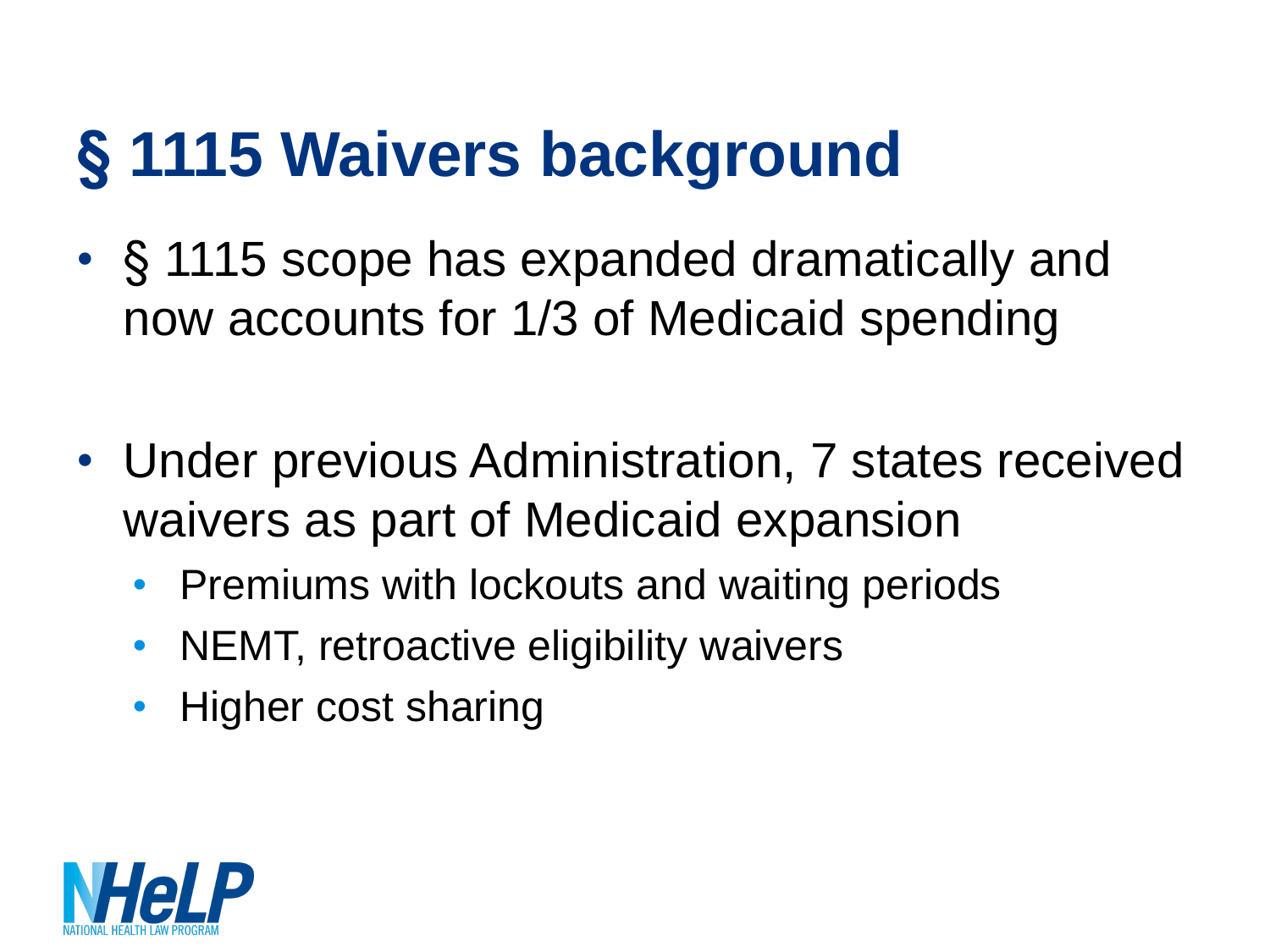# §**1115 Waiver Trends (pre-2017)**

#### **Four Types of Waivers in Recent Years**



**Managed Care Waivers:** new populations and new services



**Delivery System Reform Waivers:** often involve substantial federal investment; 12 states have DSRIP type waivers



**Uncompensated Care Pool Waivers:** new policies established by Obama Administration; 9 states have UCC waivers



**Expansion Waivers:** accompanied by new programmatic authorities but only to expansion populations; 7 states have such waivers

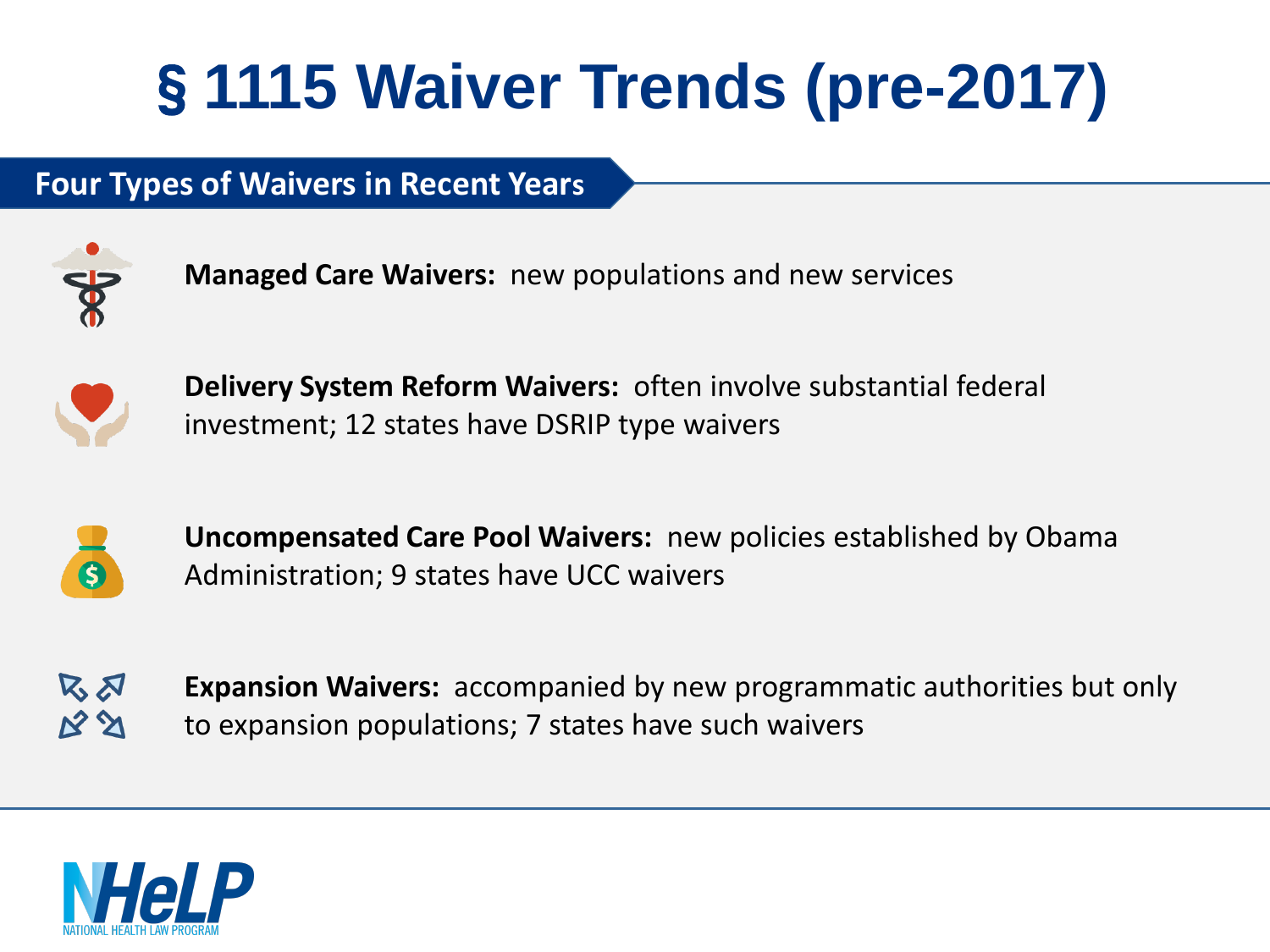# **Current Issues in § 1115 Waivers**

- High, mandatory premiums & cost sharing
- Mandatory exclusions
- Life-time limits
- Work requirements
- Drug testing
- Retroactive eligibility
- Non-emergency transportation

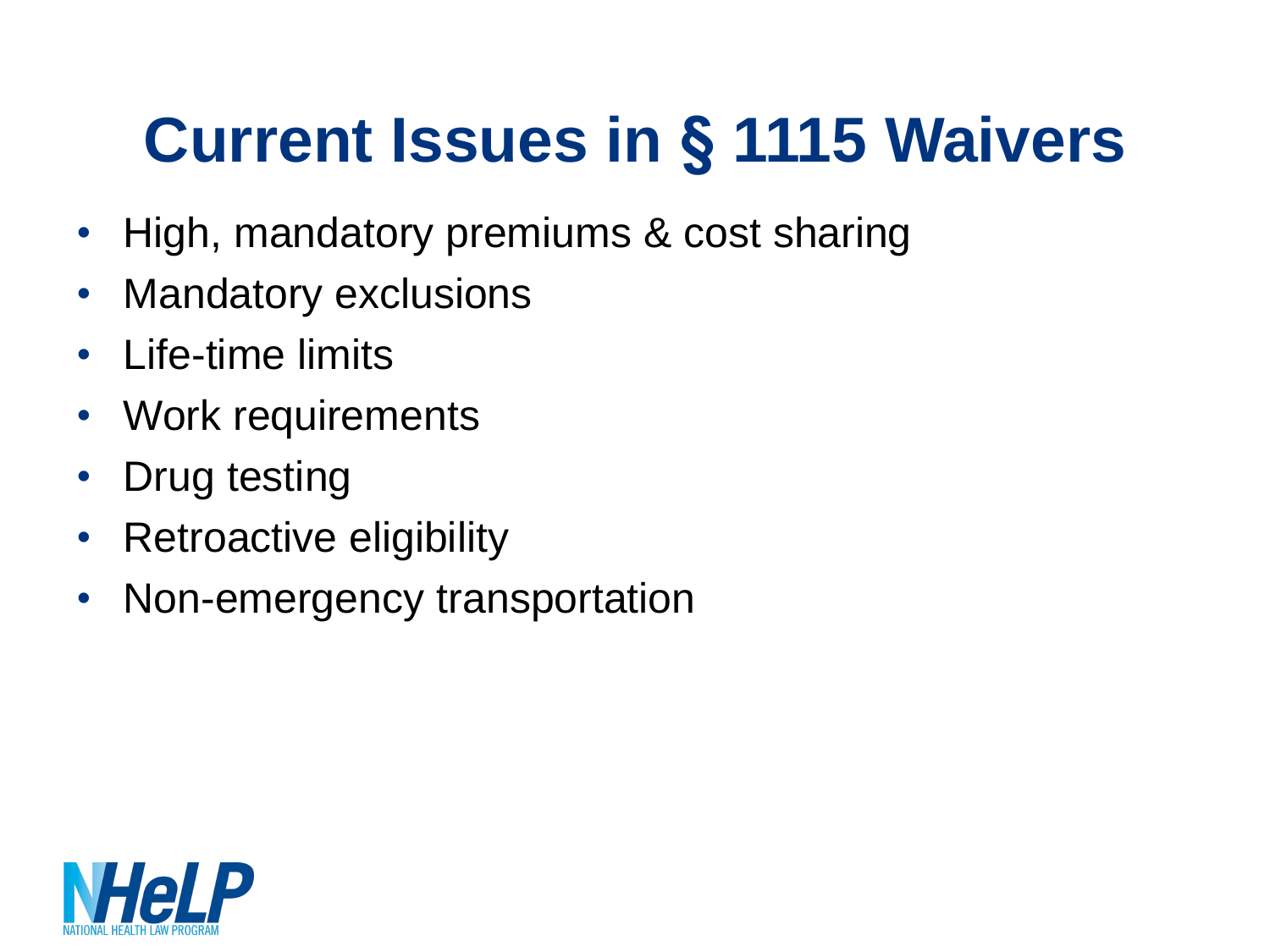#### Section 1115 Waiver Request Tracker



States requesting 1115 waivers in 2018

States being monitored for potential 1115 waivers States with approved 1115 waivers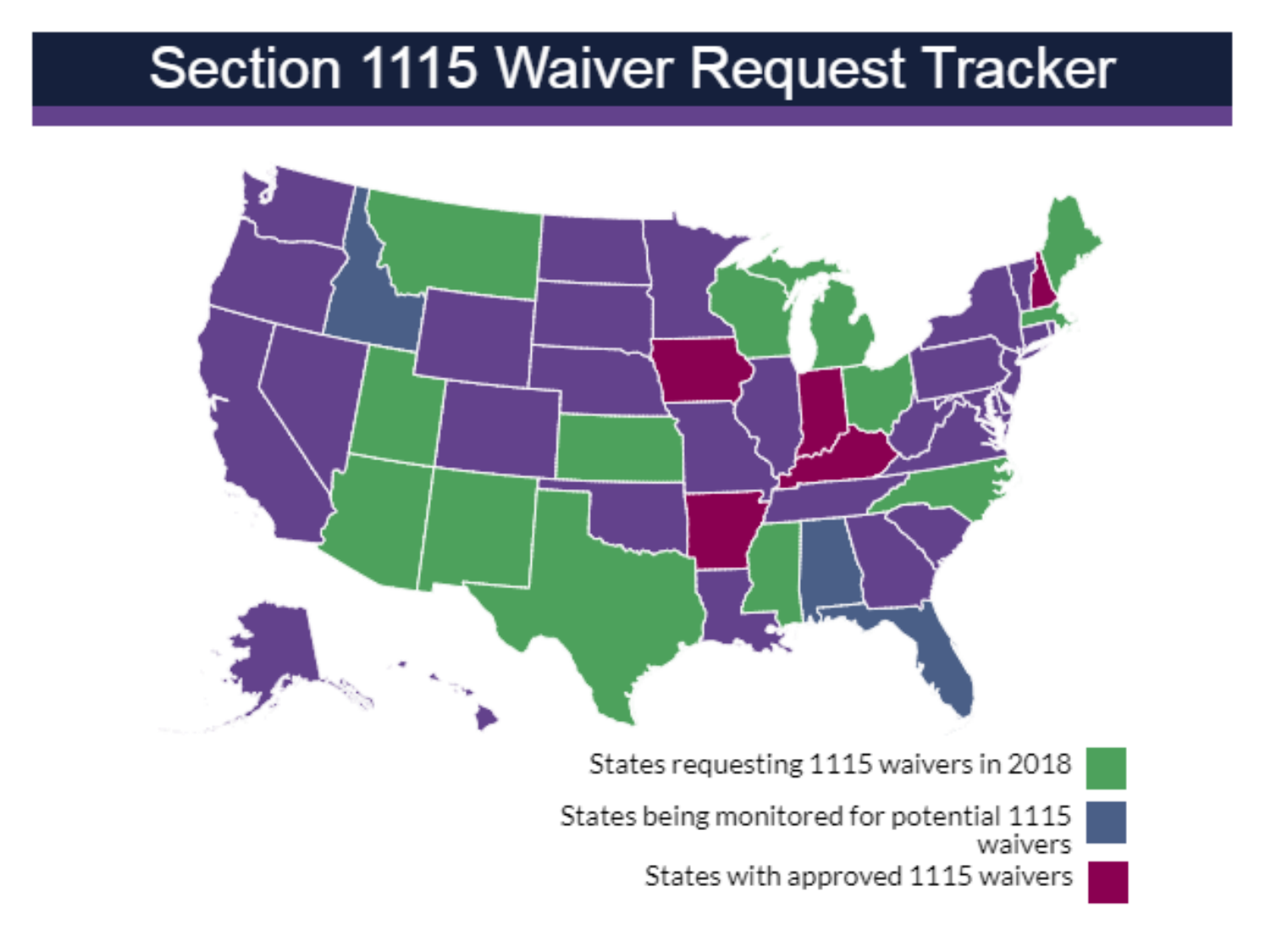## **Limits on 1115 demonstrations**

- 1. Is it experimental? What is it testing?
- 2. Is it likely to assist in promoting Medicaid objectives?
	- furnish medical assistance to limited income people
- 3. Is it within the scope of § 1115 authority?
	- Waive compliance with requirements of Social Security Act § 1902
	- Only to extent and for period needed
	- Special limitations (e.g. Cost sharing, budget neutrality)

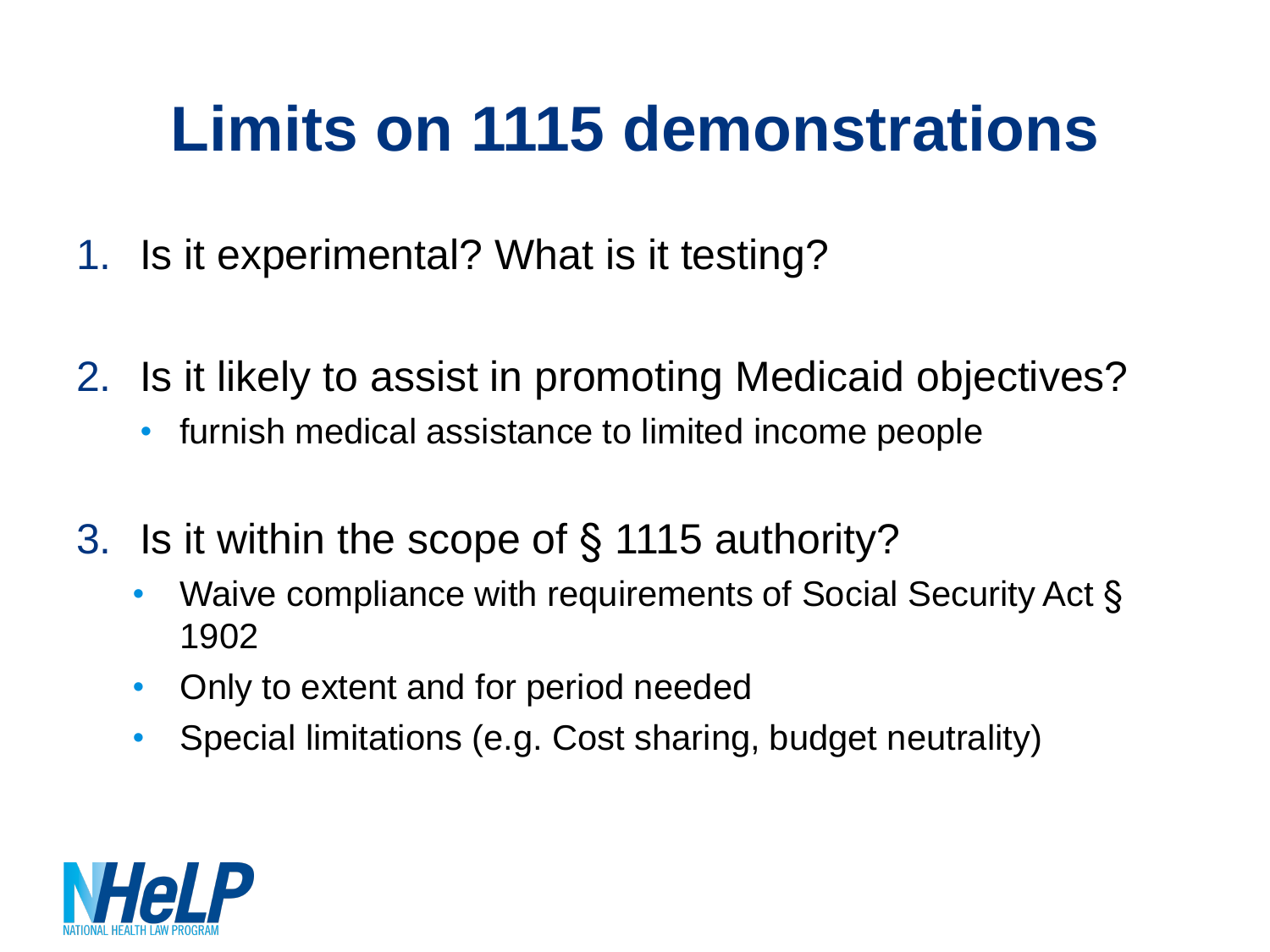| Ke      |                 | ge                 |
|---------|-----------------|--------------------|
| Char    |                 |                    |
| + Lock  |                 | $(3 \text{ ways})$ |
| + Wait  | <b>KEEP</b>     |                    |
| + Wor   | CALM            |                    |
| Tran    | <b>AND</b>      |                    |
| Retr    | <b>READ THE</b> |                    |
| $= 100$ | STATUTE         | uge                |
|         |                 |                    |

**NHeLP**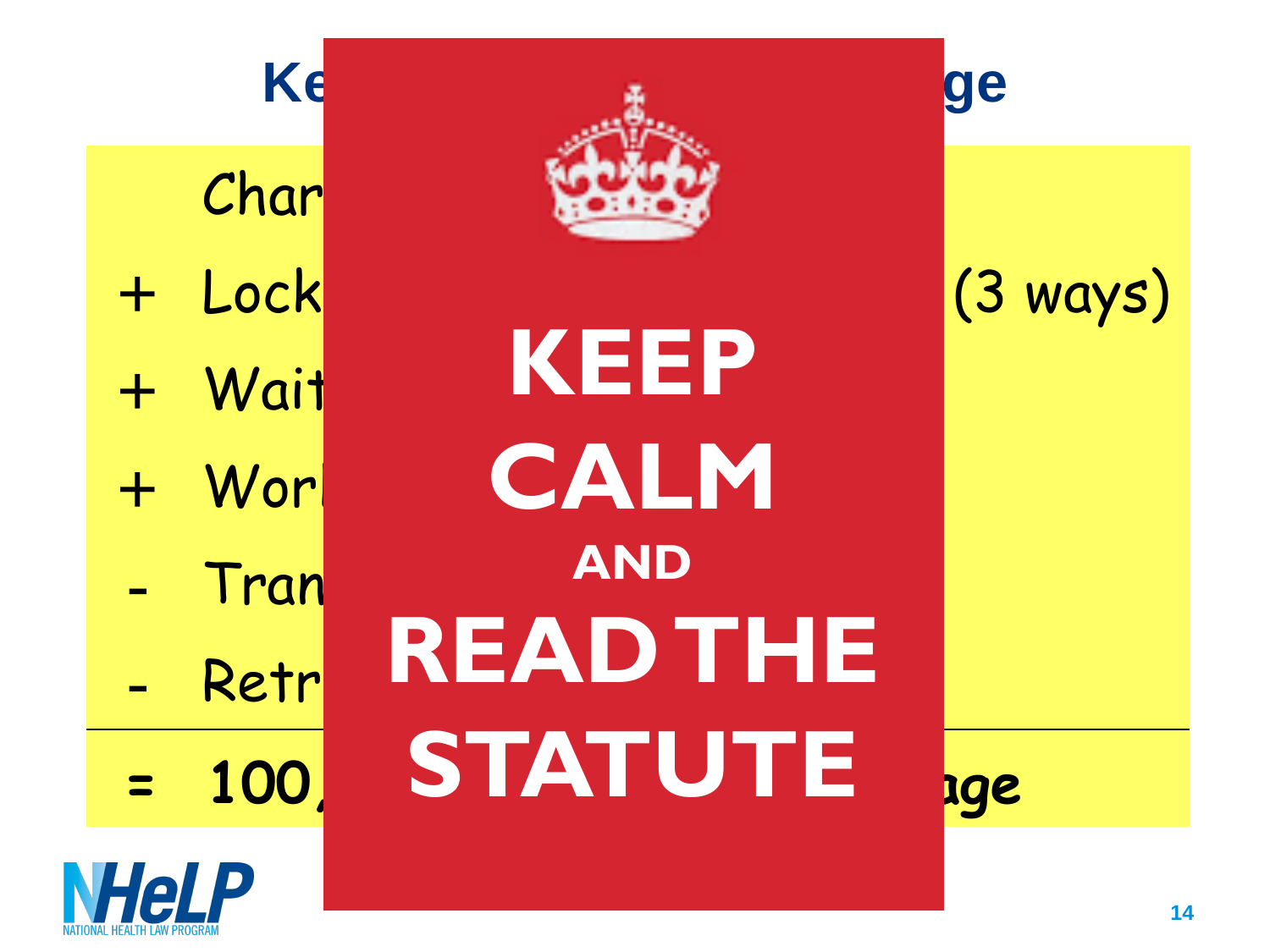# **Kentucky Litigation Overview**

- Class action with 16 plaintiffs
- Filed against HHS, CMS, and leadership
- Filed in U.S. District Court, DC
- Co-counsel: Kentucky Equal Justice Center, Southern Poverty Law Center
	- Additional help from law firm Jenner & Block
- Asking the court to (1) declare waivers illegal and (2) enjoin the waivers

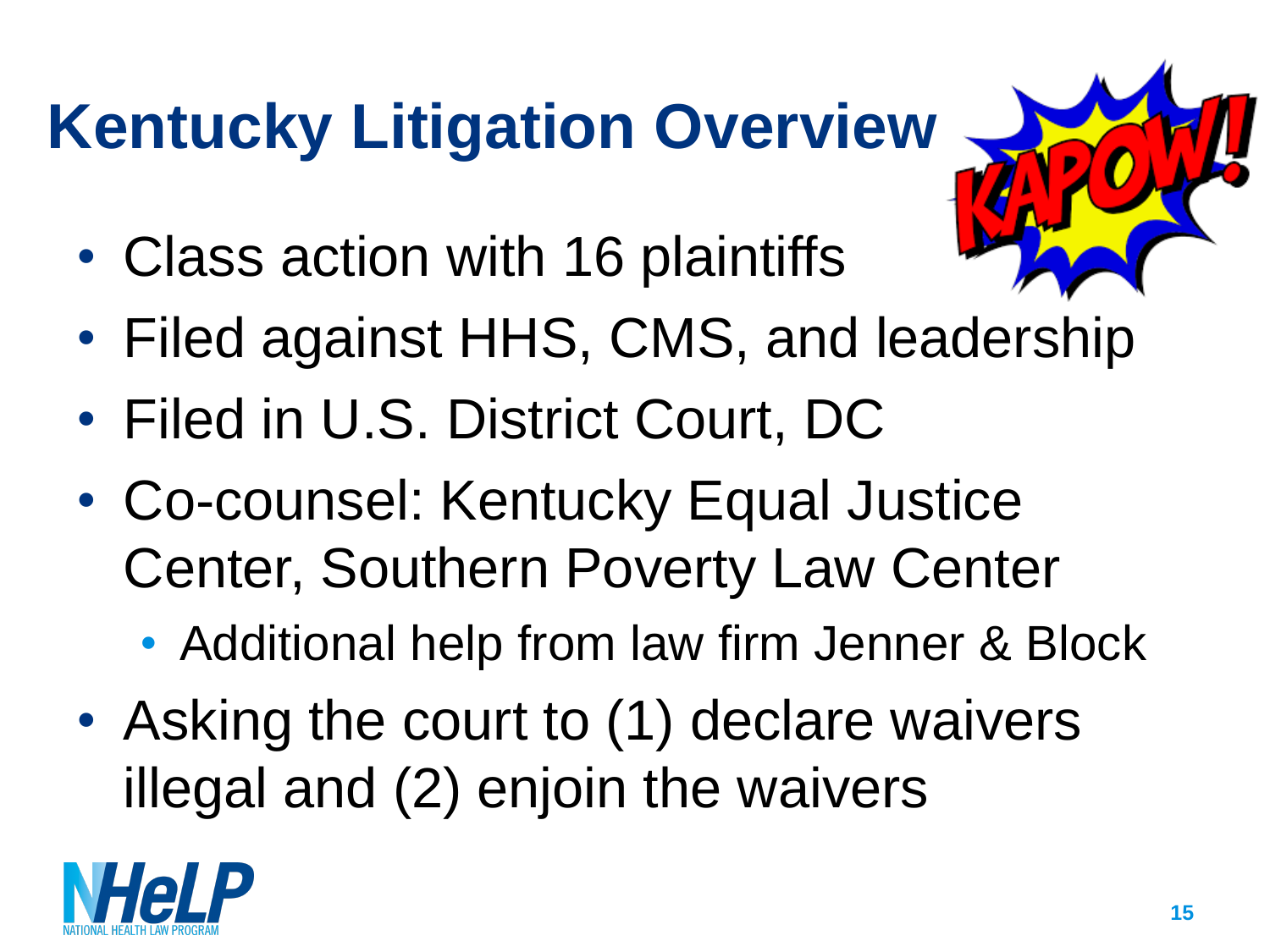#### **Collateral Damage – Exemptions**

- The process of identifying, screening, & verifying exemptions increases red tape and lowers enrollment.
- Sanctions disproportionately impact people with disabilities and serious medical conditions.

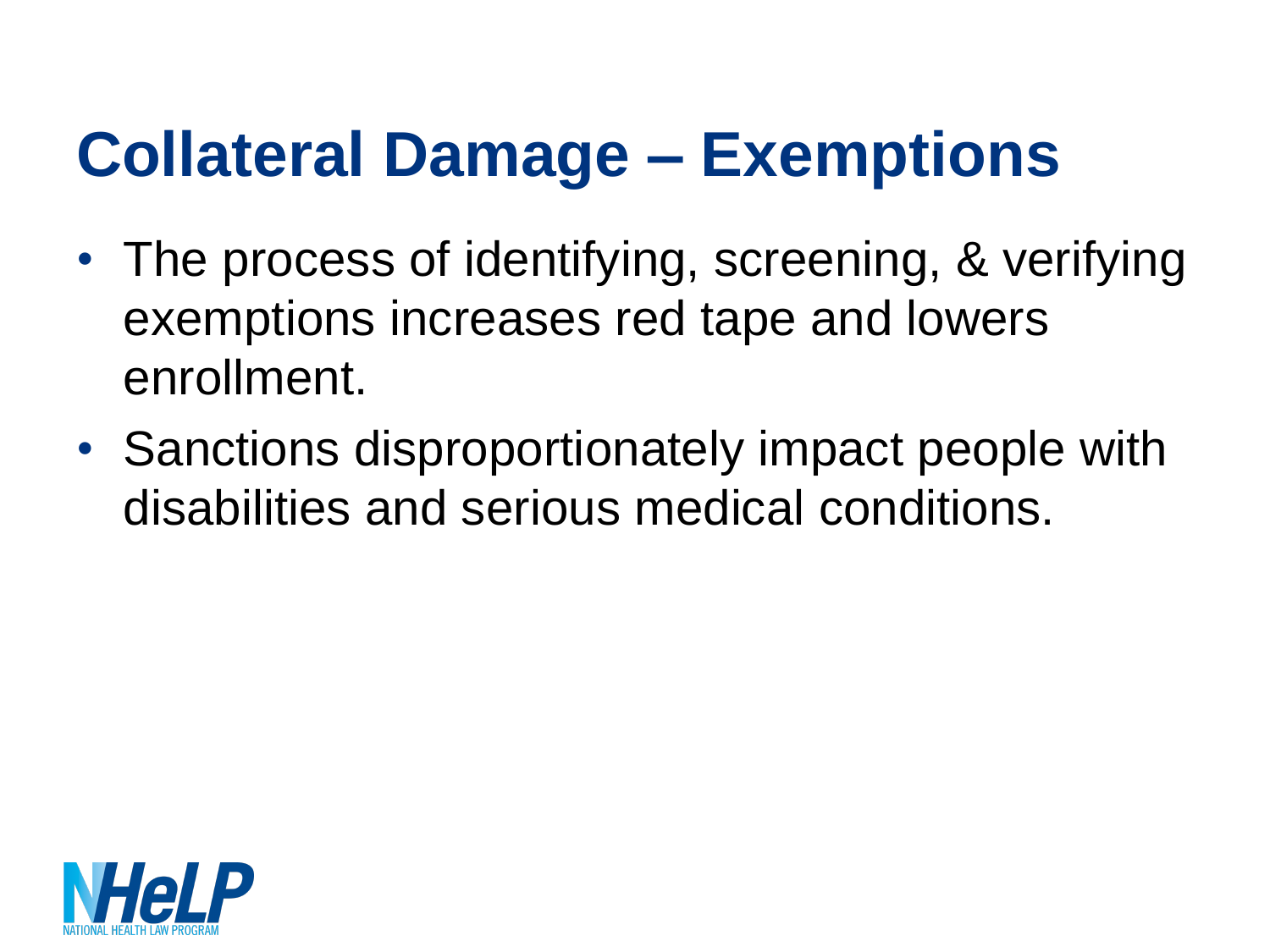### **Collateral Damage – Purged by Paperwork**

**Reasons for Non-Payment of Premiums, Healthy Indiana Plan Basic Members**



■ Could not Afford

- Confusion on payment process
- Did not know payment required

■ Other

*Adapted from Lewin Group, Indiana HIP 2.0 POWER Account Contribution Assessment*

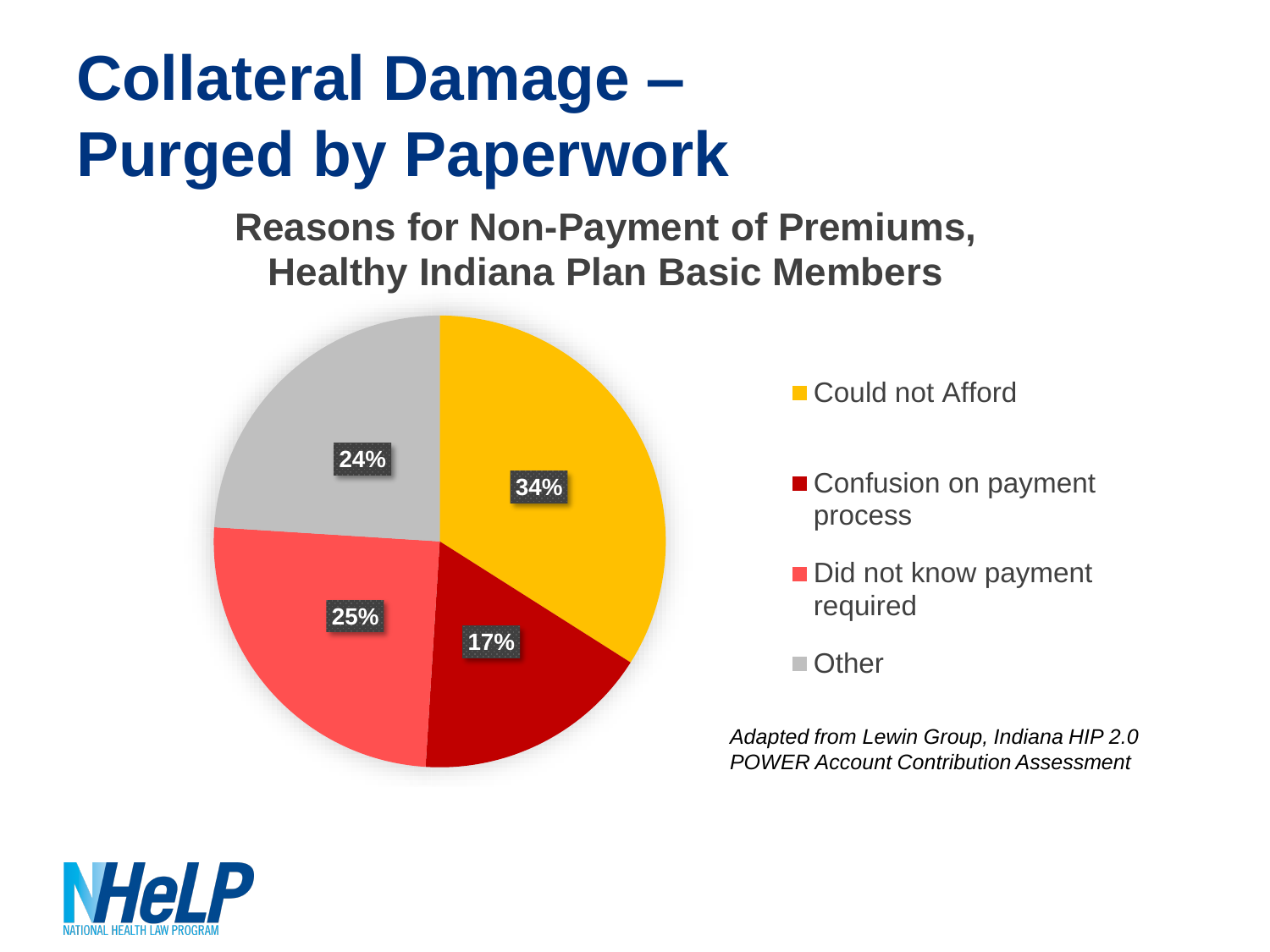## **Collateral Damage – Work requirements**

- **People with disabilities** who should be exempt lose coverage due to documentation or verification issues
- **People facing substantial barriers to work** due to health or functional status may not qualify as exempt
- **People with disabilities** facing substantial barriers to work will not receive adequate employment supports
- **Low-wage workers** will lose coverage due to unstable hours and reporting/verification problems
- **Caregivers** may not be exempt, or may have to document their caregiving hours as work activities

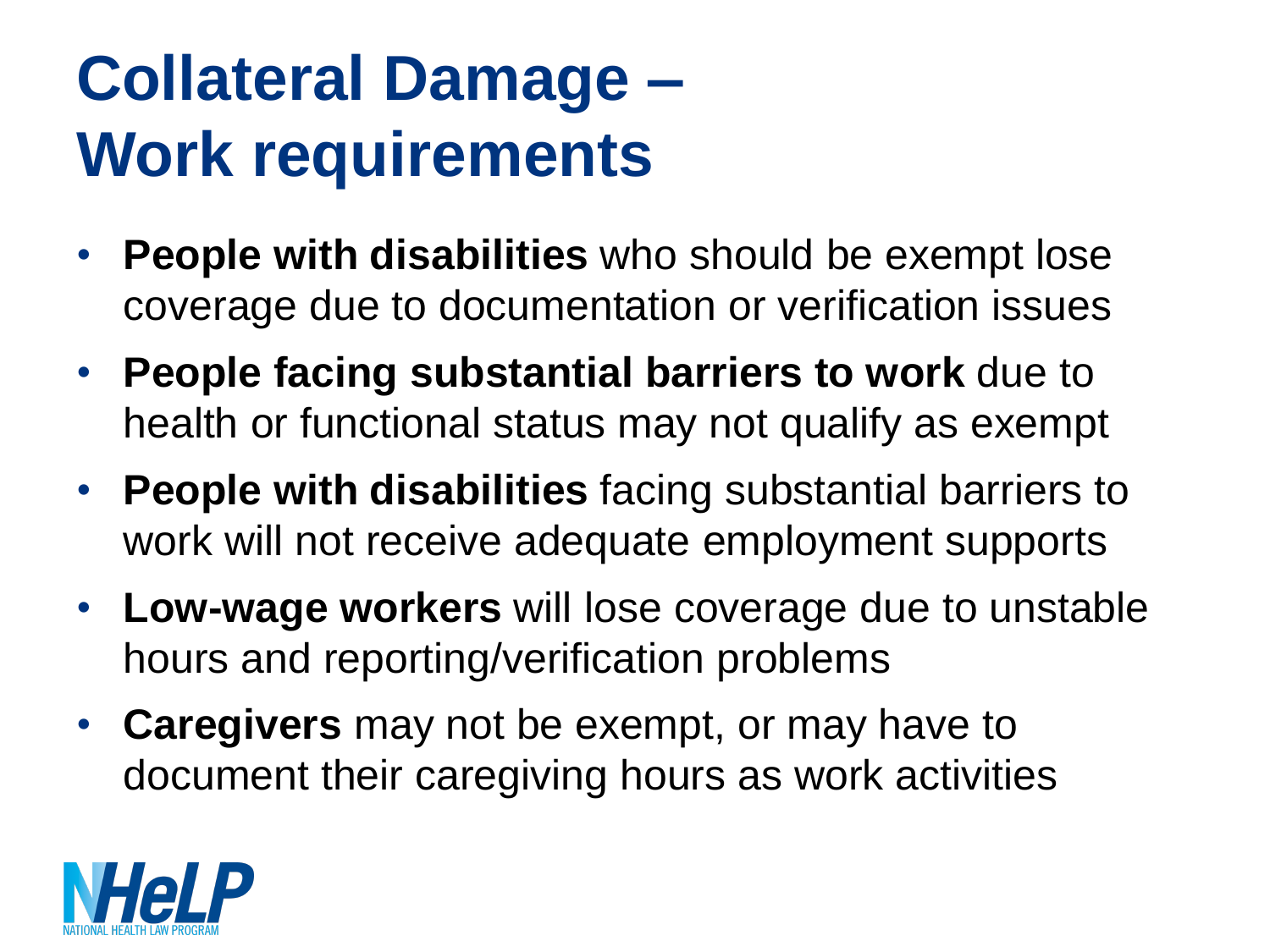# **Going Forward**

- Each state will be a separate case
- Litigation will not be a "one and done" solution



• Litigation is just one piece of a larger campaign that is needed to stop bad waivers & protect the integrity of the Medicaid program

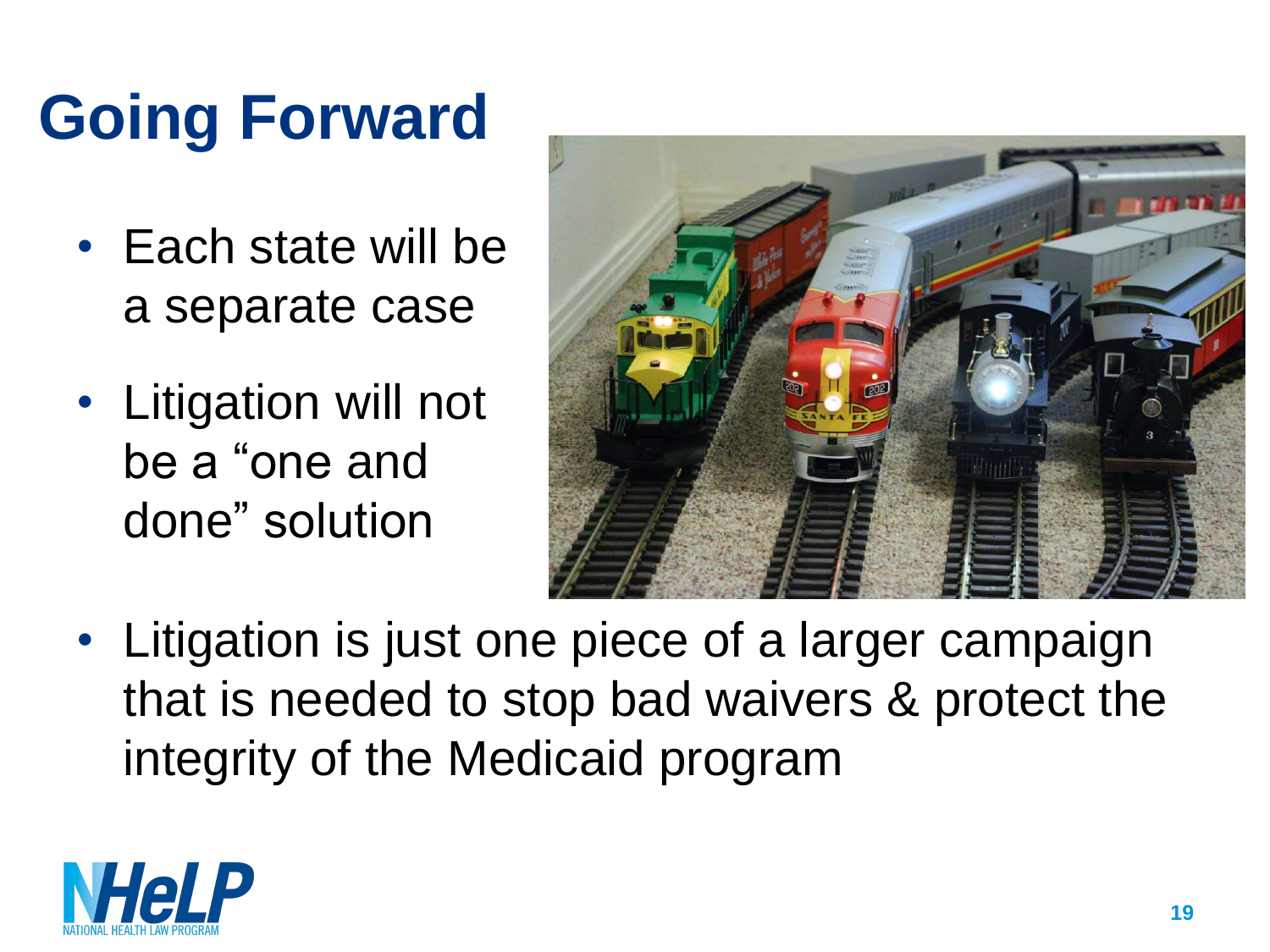### **Advocacy & Enforcement**

There are a lot of different ways to be involved:



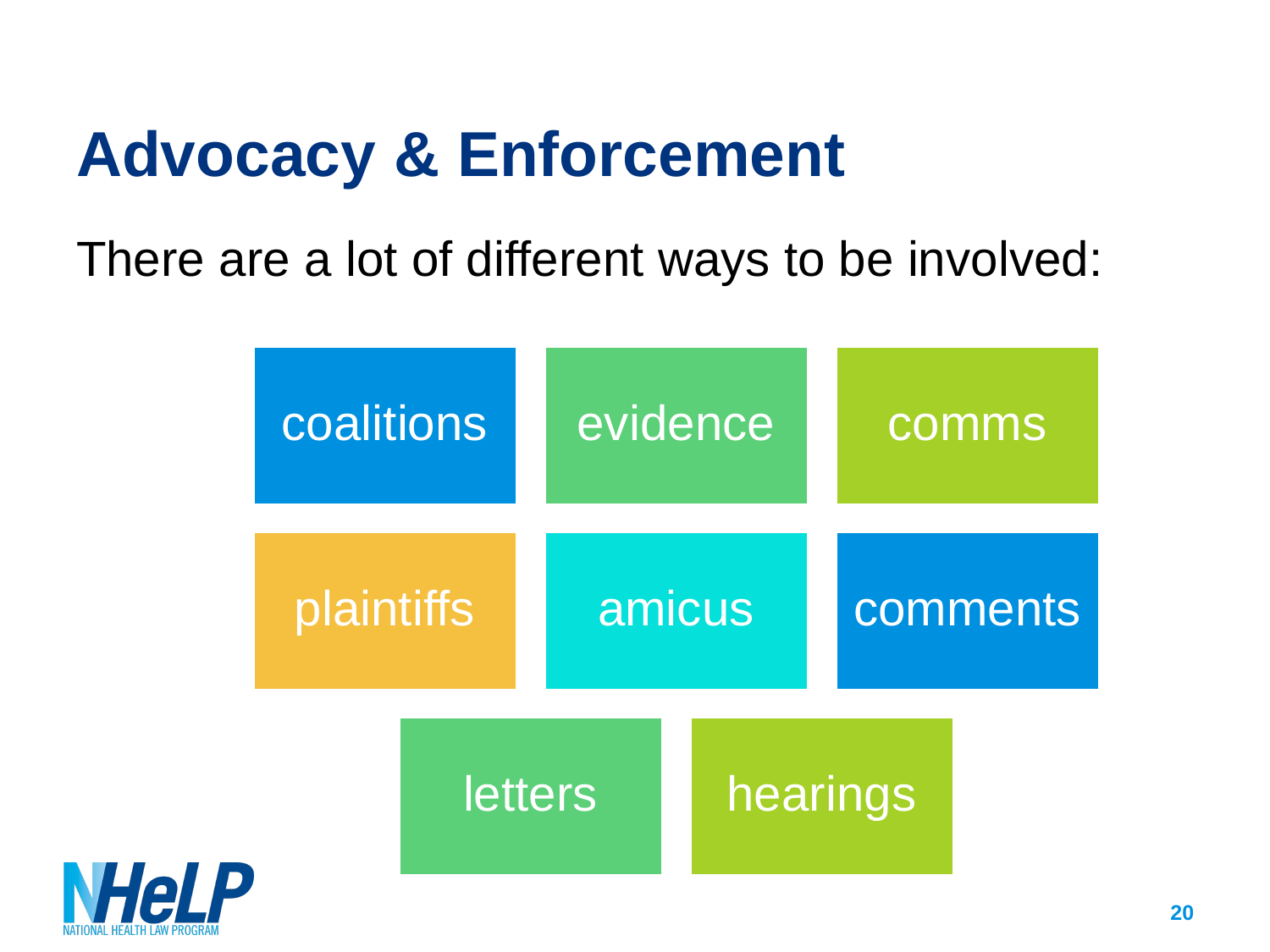# **Helpful § 1115 Resources**

- NHeLP [waiver](http://www.healthlaw.org/issues/medicaid/waivers) page for 1115 tracker, sample comments, legal/policy analysis, & approved waiver fact sheets
- [CBPP,](http://www.cbpp.org/) Kaiser Family Foundation, and [CLASP](https://www.clasp.org/publications/presentation/webinar/work-requirements-dont-workhttp:/www.clasp.org/)
	- [How Might Older Nonelderly Medicaid Adults with Disabilities Be](https://www.kff.org/medicaid/issue-brief/how-might-older-nonelderly-medicaid-adults-with-disabilities-be-affected-by-work-requirements-in-section-1115-waivers/)  Affected By Work Requirements in Section 1115 Waivers?
	- [Section 1115 Medicaid Demonstration Waivers: A Look at the](http://www.kff.org/medicaid/issue-brief/section-1115-medicaid-demonstration-waivers-a-look-at-the-current-landscape-of-approved-and-pending-waivers/?utm_campaign=KFF-2017-September-Medicaid-Waivers&utm_medium=email&_hsenc=p2ANqtz-_HwDdPppysBpTfiF2) Current Landscape of Approved and Pending Waivers
	- [Medicaid Waivers Should Further Program Objectives, not](https://www.cbpp.org/research/health/medicaid-waivers-should-further-program-objectives-not-impose-barriers-to-coverage)  Impose Barriers to Coverage and Care
	- [The Effects of Premiums & Cost Sharing on Low Income](https://www.kff.org/medicaid/issue-brief/the-effects-of-premiums-and-cost-sharing-on-low-income-populations-updated-review-of-research-findings/) populations